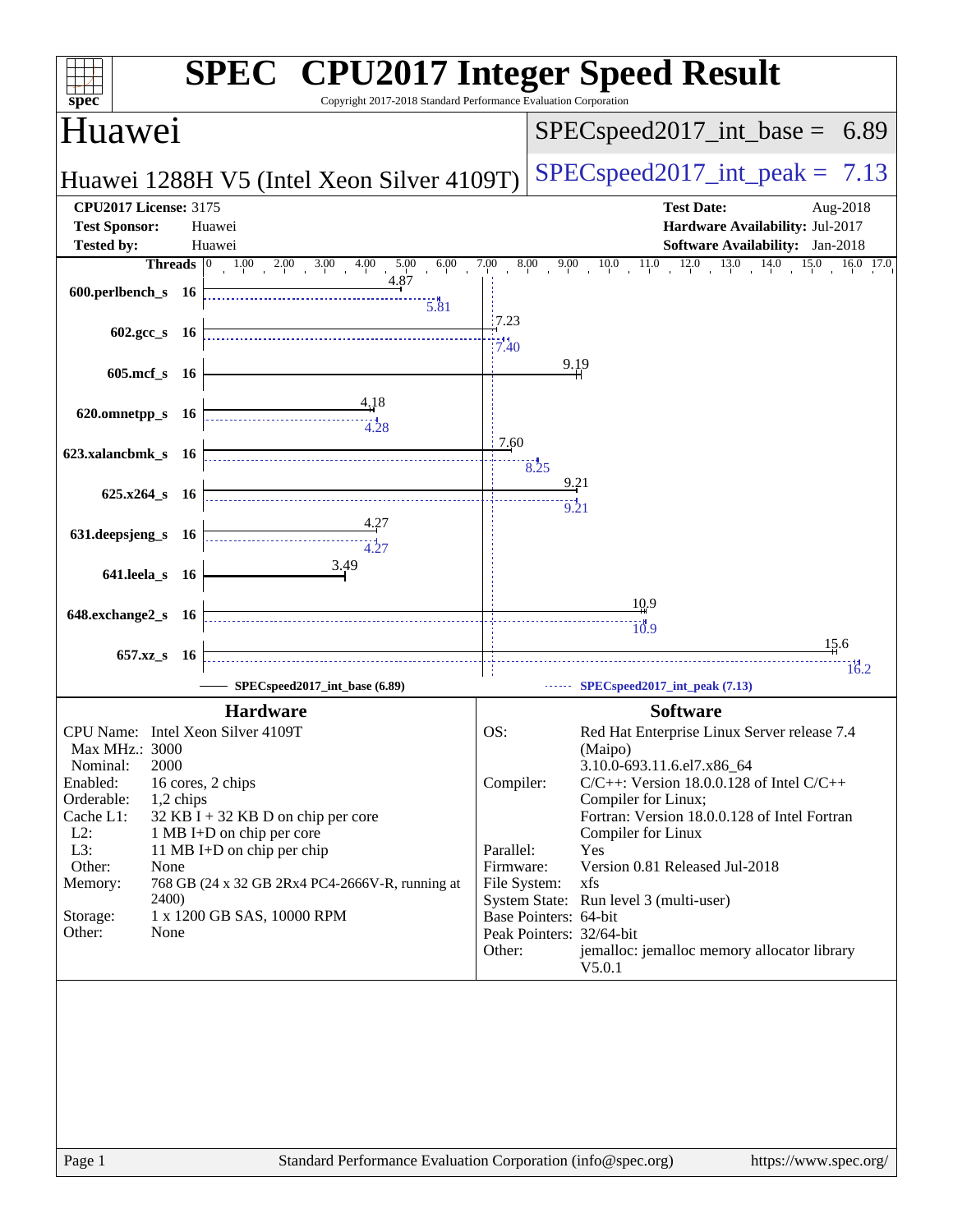

Copyright 2017-2018 Standard Performance Evaluation Corporation

#### Huawei

#### $SPECspeed2017\_int\_base = 6.89$

Huawei 1288H V5 (Intel Xeon Silver 4109T) [SPECspeed2017\\_int\\_peak =](http://www.spec.org/auto/cpu2017/Docs/result-fields.html#SPECspeed2017intpeak)  $7.13$ 

**[CPU2017 License:](http://www.spec.org/auto/cpu2017/Docs/result-fields.html#CPU2017License)** 3175 **[Test Date:](http://www.spec.org/auto/cpu2017/Docs/result-fields.html#TestDate)** Aug-2018 **[Test Sponsor:](http://www.spec.org/auto/cpu2017/Docs/result-fields.html#TestSponsor)** Huawei **[Hardware Availability:](http://www.spec.org/auto/cpu2017/Docs/result-fields.html#HardwareAvailability)** Jul-2017 **[Tested by:](http://www.spec.org/auto/cpu2017/Docs/result-fields.html#Testedby)** Huawei **[Software Availability:](http://www.spec.org/auto/cpu2017/Docs/result-fields.html#SoftwareAvailability)** Jan-2018

#### **[Results Table](http://www.spec.org/auto/cpu2017/Docs/result-fields.html#ResultsTable)**

|                                      | <b>Base</b>    |                |       |                |       | <b>Peak</b>    |       |                |                |              |                |              |                |              |
|--------------------------------------|----------------|----------------|-------|----------------|-------|----------------|-------|----------------|----------------|--------------|----------------|--------------|----------------|--------------|
| <b>Benchmark</b>                     | <b>Threads</b> | <b>Seconds</b> | Ratio | <b>Seconds</b> | Ratio | <b>Seconds</b> | Ratio | <b>Threads</b> | <b>Seconds</b> | <b>Ratio</b> | <b>Seconds</b> | <b>Ratio</b> | <b>Seconds</b> | <b>Ratio</b> |
| $600.$ perlbench $\mathsf{S}$        | 16             | 364            | 4.87  | 365            | 4.86  | 364            | 4.87  | 16             | 305            | 5.82         | 307            | 5.78         | 306            | 5.81         |
| $602.\text{gcc}\_\text{s}$           | 16             | 550            | 7.23  | 550            | 7.24  | 550            | 7.23  | 16             | 538            | 7.40         | 538            | 7.40         | 528            | 7.54         |
| $605$ .mcf s                         | 16             | 514            | 9.19  | 506            | 9.32  | 513            | 9.19  | 16             | 514            | 9.19         | 506            | 9.32         | 513            | 9.19         |
| 620.omnetpp_s                        | 16             | 390            | 4.18  | 398            | 4.10  | 388            | 4.21  | 16             | 381            | 4.28         | 382            | 4.27         | 381            | 4.28         |
| 623.xalancbmk s                      | 16             | 186            | 7.60  | 187            | 7.58  | 187            | 7.60  | 16             | 172            | 8.25         | 172            | 8.26         | 172            | 8.23         |
| 625.x264 s                           | 16             | 191            | 9.21  | 192            | 9.21  | 192            | 9.20  | 16             | 191            | 9.22         | 192            | 9.21         | 192            | 9.20         |
| 631.deepsjeng_s                      | 16             | 335            | 4.27  | 335            | 4.27  | 335            | 4.28  | 16             | 336            | 4.27         | 336            | 4.27         | 336            | 4.27         |
| 641.leela s                          | 16             | 488            | 3.49  | 489            | 3.49  | 488            | 3.49  | 16             | 488            | 3.49         | 489            | 3.49         | 488            | 3.49         |
| 648.exchange2_s                      | 16             | 269            | 10.9  | 270            | 10.9  | 272            | 10.8  | 16             | 270            | <b>10.9</b>  | 271            | 10.9         | 269            | 10.9         |
| $657.xz$ <sub>S</sub>                | 16             | 398            | 15.5  | 396            | 15.6  | 396            | 15.6  | 16             | 385            | 16.1         | 382            | <b>16.2</b>  | 382            | 16.2         |
| $SPECspeed2017\_int\_base =$<br>6.89 |                |                |       |                |       |                |       |                |                |              |                |              |                |              |

**[SPECspeed2017\\_int\\_peak =](http://www.spec.org/auto/cpu2017/Docs/result-fields.html#SPECspeed2017intpeak) 7.13**

Results appear in the [order in which they were run.](http://www.spec.org/auto/cpu2017/Docs/result-fields.html#RunOrder) Bold underlined text [indicates a median measurement](http://www.spec.org/auto/cpu2017/Docs/result-fields.html#Median).

#### **[Operating System Notes](http://www.spec.org/auto/cpu2017/Docs/result-fields.html#OperatingSystemNotes)**

Stack size set to unlimited using "ulimit -s unlimited"

#### **[General Notes](http://www.spec.org/auto/cpu2017/Docs/result-fields.html#GeneralNotes)**

Environment variables set by runcpu before the start of the run: KMP\_AFFINITY = "granularity=fine,scatter" LD\_LIBRARY\_PATH = "/spec2017/lib/ia32:/spec2017/lib/intel64:/spec2017/je5.0.1-32:/spec2017/je5.0.1-64" OMP\_STACKSIZE = "192M"

 Binaries compiled on a system with 1x Intel Core i7-4790 CPU + 32GB RAM memory using Redhat Enterprise Linux 7.4 Transparent Huge Pages enabled by default Prior to runcpu invocation Filesystem page cache synced and cleared with: sync; echo 3> /proc/sys/vm/drop\_caches jemalloc: configured and built at default for 32bit (i686) and 64bit (x86\_64) targets; jemalloc: built with the RedHat Enterprise 7.4, and the system compiler gcc 4.8.5; jemalloc: sources available from jemalloc.net or <https://github.com/jemalloc/jemalloc/releases> Yes: The test sponsor attests, as of date of publication, that CVE-2017-5754 (Meltdown) is mitigated in the system as tested and documented. Yes: The test sponsor attests, as of date of publication, that CVE-2017-5753 (Spectre variant 1) is mitigated in the system as tested and documented. Yes: The test sponsor attests, as of date of publication, that CVE-2017-5715 (Spectre variant 2) is mitigated in the system as tested and documented.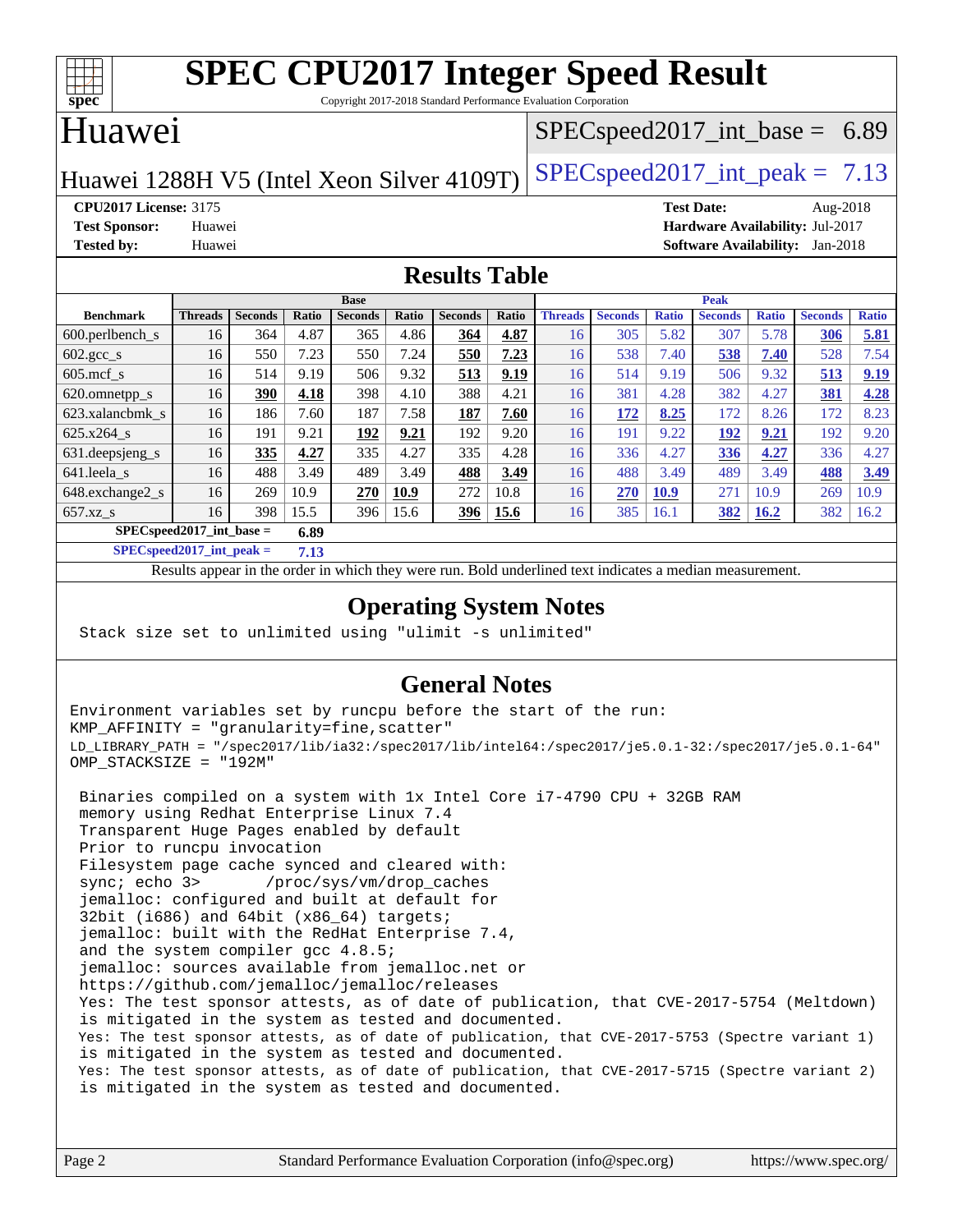#### **[SPEC CPU2017 Integer Speed Result](http://www.spec.org/auto/cpu2017/Docs/result-fields.html#SPECCPU2017IntegerSpeedResult)**  $+\ +$ **[spec](http://www.spec.org/)** Copyright 2017-2018 Standard Performance Evaluation Corporation Huawei  $SPECspeed2017\_int\_base = 6.89$ Huawei 1288H V5 (Intel Xeon Silver 4109T) [SPECspeed2017\\_int\\_peak =](http://www.spec.org/auto/cpu2017/Docs/result-fields.html#SPECspeed2017intpeak)  $7.13$ **[CPU2017 License:](http://www.spec.org/auto/cpu2017/Docs/result-fields.html#CPU2017License)** 3175 **[Test Date:](http://www.spec.org/auto/cpu2017/Docs/result-fields.html#TestDate)** Aug-2018 **[Test Sponsor:](http://www.spec.org/auto/cpu2017/Docs/result-fields.html#TestSponsor)** Huawei **[Hardware Availability:](http://www.spec.org/auto/cpu2017/Docs/result-fields.html#HardwareAvailability)** Jul-2017 **[Tested by:](http://www.spec.org/auto/cpu2017/Docs/result-fields.html#Testedby)** Huawei **[Software Availability:](http://www.spec.org/auto/cpu2017/Docs/result-fields.html#SoftwareAvailability)** Jan-2018 **[Platform Notes](http://www.spec.org/auto/cpu2017/Docs/result-fields.html#PlatformNotes)** BIOS configuration: Power Policy Set to Load Balance Hyper-Threading Set to Disable XPT Prefetch Set to Enabled Sysinfo program /spec2017/bin/sysinfo Rev: r5797 of 2017-06-14 96c45e4568ad54c135fd618bcc091c0f running on localhost.localdomain Wed Aug 29 19:03:39 2018 SUT (System Under Test) info as seen by some common utilities. For more information on this section, see <https://www.spec.org/cpu2017/Docs/config.html#sysinfo> From /proc/cpuinfo model name : Intel(R) Xeon(R) Silver 4109T CPU @ 2.00GHz 2 "physical id"s (chips) 16 "processors" cores, siblings (Caution: counting these is hw and system dependent. The following excerpts from /proc/cpuinfo might not be reliable. Use with caution.) cpu cores : 8 siblings : 8 physical 0: cores 0 1 2 3 4 5 6 7 physical 1: cores 0 1 2 3 4 5 6 7 From lscpu: Architecture: x86\_64 CPU op-mode(s): 32-bit, 64-bit Byte Order: Little Endian  $CPU(s):$  16 On-line CPU(s) list: 0-15 Thread(s) per core: 1 Core(s) per socket: 8  $Socket(s):$  2 NUMA node(s): 2 Vendor ID: GenuineIntel CPU family: 6 Model: 85 Model name: Intel(R) Xeon(R) Silver 4109T CPU @ 2.00GHz Stepping: 4 CPU MHz: 2001.000 CPU max MHz: 2001.0000 CPU min MHz: 800.0000 BogoMIPS: 4000.00 Virtualization: VT-x L1d cache: 32K<br>
L1i cache: 32K  $L1i$  cache: L2 cache: 1024K L3 cache: 11264K **(Continued on next page)**Page 3 Standard Performance Evaluation Corporation [\(info@spec.org\)](mailto:info@spec.org) <https://www.spec.org/>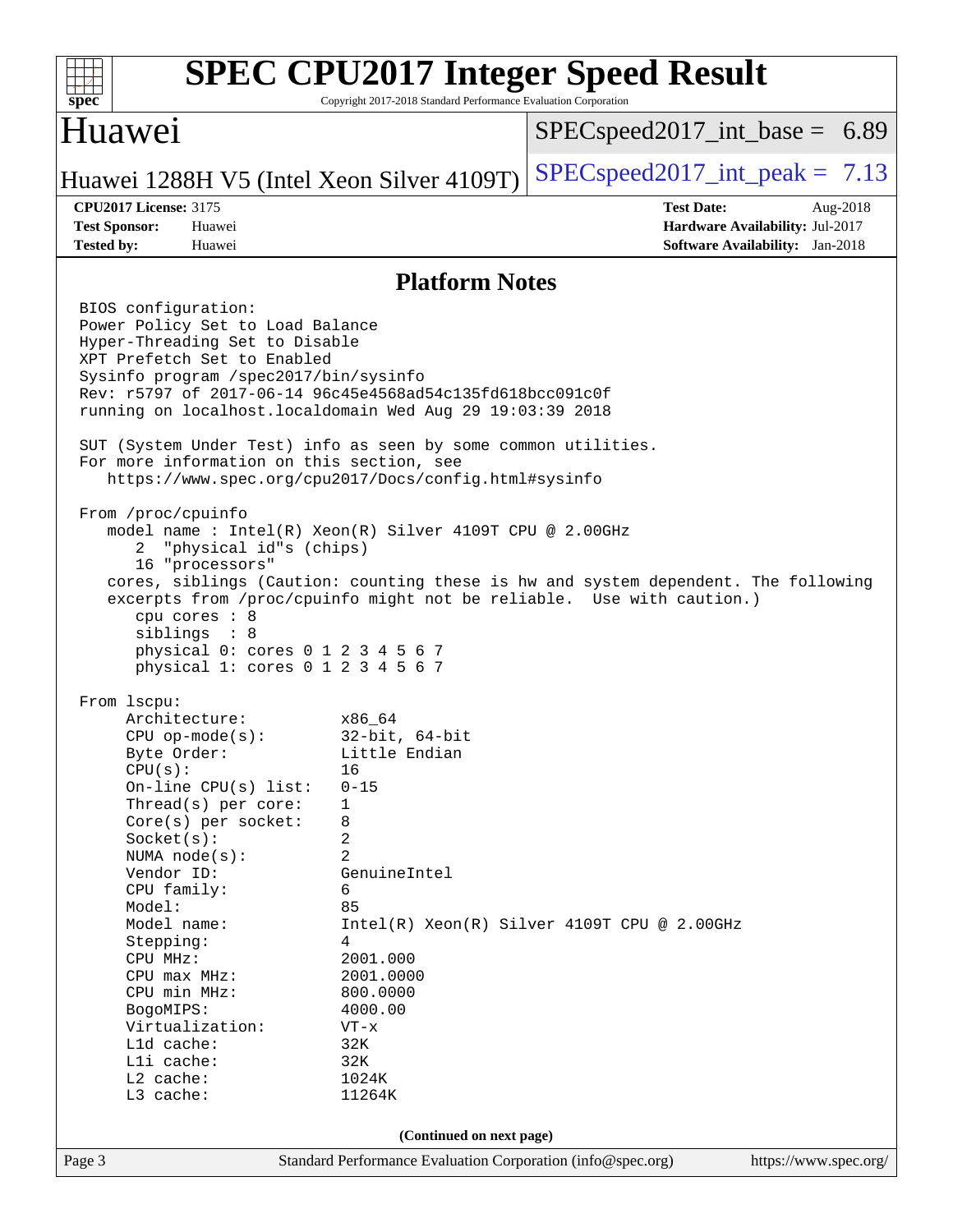| <b>SPEC CPU2017 Integer Speed Result</b><br>spec<br>Copyright 2017-2018 Standard Performance Evaluation Corporation                                                                                                                                                                                                                                                                                                                                                                                                                                                                                                                                                                                                                                                                                                                                                                                                                 |                                                                                                                               |
|-------------------------------------------------------------------------------------------------------------------------------------------------------------------------------------------------------------------------------------------------------------------------------------------------------------------------------------------------------------------------------------------------------------------------------------------------------------------------------------------------------------------------------------------------------------------------------------------------------------------------------------------------------------------------------------------------------------------------------------------------------------------------------------------------------------------------------------------------------------------------------------------------------------------------------------|-------------------------------------------------------------------------------------------------------------------------------|
| Huawei                                                                                                                                                                                                                                                                                                                                                                                                                                                                                                                                                                                                                                                                                                                                                                                                                                                                                                                              | $SPEC speed2017\_int\_base = 6.89$                                                                                            |
| Huawei 1288H V5 (Intel Xeon Silver 4109T)                                                                                                                                                                                                                                                                                                                                                                                                                                                                                                                                                                                                                                                                                                                                                                                                                                                                                           | $SPEC speed2017\_int\_peak = 7.13$                                                                                            |
| <b>CPU2017 License: 3175</b>                                                                                                                                                                                                                                                                                                                                                                                                                                                                                                                                                                                                                                                                                                                                                                                                                                                                                                        | <b>Test Date:</b><br>Aug-2018                                                                                                 |
| <b>Test Sponsor:</b><br>Huawei<br><b>Tested by:</b><br>Huawei                                                                                                                                                                                                                                                                                                                                                                                                                                                                                                                                                                                                                                                                                                                                                                                                                                                                       | Hardware Availability: Jul-2017<br><b>Software Availability:</b> Jan-2018                                                     |
| <b>Platform Notes (Continued)</b>                                                                                                                                                                                                                                                                                                                                                                                                                                                                                                                                                                                                                                                                                                                                                                                                                                                                                                   |                                                                                                                               |
| NUMA node0 CPU(s):<br>$0 - 7$<br>$8 - 15$<br>NUMA nodel CPU(s):<br>Flags:<br>pat pse36 clflush dts acpi mmx fxsr sse sse2 ss ht tm pbe syscall nx pdpe1gb rdtscp<br>lm constant_tsc art arch_perfmon pebs bts rep_good nopl xtopology nonstop_tsc<br>aperfmperf eagerfpu pni pclmulqdq dtes64 ds_cpl vmx smx est tm2 ssse3 fma cx16 xtpr<br>pdcm pcid dca sse4_1 sse4_2 x2apic movbe popcnt tsc_deadline_timer aes xsave avx<br>f16c rdrand lahf_lm abm 3dnowprefetch epb cat_13 cdp_13 invpcid_single intel_pt<br>spec_ctrl ibpb_support tpr_shadow vnmi flexpriority ept vpid fsgsbase tsc_adjust<br>bmil hle avx2 smep bmi2 erms invpcid rtm cqm mpx rdt_a avx512f avx512dq rdseed adx<br>smap clflushopt clwb avx512cd avx512bw avx512vl xsaveopt xsavec xgetbvl cqm_llc<br>cqm_occup_llc cqm_mbm_total cqm_mbm_local dtherm ida arat pln pts<br>/proc/cpuinfo cache data<br>cache size : $11264$ KB<br>From numactl --hardware | fpu vme de pse tsc msr pae mce cx8 apic sep mtrr pge mca cmov<br>WARNING: a numactl 'node' might or might not correspond to a |
| physical chip.<br>$available: 2 nodes (0-1)$<br>node 0 cpus: 0 1 2 3 4 5 6 7<br>node 0 size: 391349 MB<br>node 0 free: 382121 MB<br>node 1 cpus: 8 9 10 11 12 13 14 15<br>node 1 size: 393216 MB<br>node 1 free: 384462 MB<br>node distances:<br>node<br>1<br>$\cup$<br>21<br>0:<br>10<br>1:<br>21<br>10                                                                                                                                                                                                                                                                                                                                                                                                                                                                                                                                                                                                                            |                                                                                                                               |
| From /proc/meminfo<br>MemTotal:<br>790512260 kB<br>HugePages_Total:<br>$\Omega$<br>Hugepagesize:<br>2048 kB                                                                                                                                                                                                                                                                                                                                                                                                                                                                                                                                                                                                                                                                                                                                                                                                                         |                                                                                                                               |
| From /etc/*release* /etc/*version*<br>os-release:<br>NAME="Red Hat Enterprise Linux Server"<br>VERSION="7.4 (Maipo)"<br>$ID="rhe1"$<br>ID_LIKE="fedora"<br>VARIANT="Server"<br>VARIANT_ID="server"<br>VERSION_ID="7.4"<br>PRETTY_NAME="Red Hat Enterprise Linux Server 7.4 (Maipo)"<br>redhat-release: Red Hat Enterprise Linux Server release 7.4 (Maipo)                                                                                                                                                                                                                                                                                                                                                                                                                                                                                                                                                                          |                                                                                                                               |
| system-release: Red Hat Enterprise Linux Server release 7.4 (Maipo)                                                                                                                                                                                                                                                                                                                                                                                                                                                                                                                                                                                                                                                                                                                                                                                                                                                                 |                                                                                                                               |
| (Continued on next page)                                                                                                                                                                                                                                                                                                                                                                                                                                                                                                                                                                                                                                                                                                                                                                                                                                                                                                            |                                                                                                                               |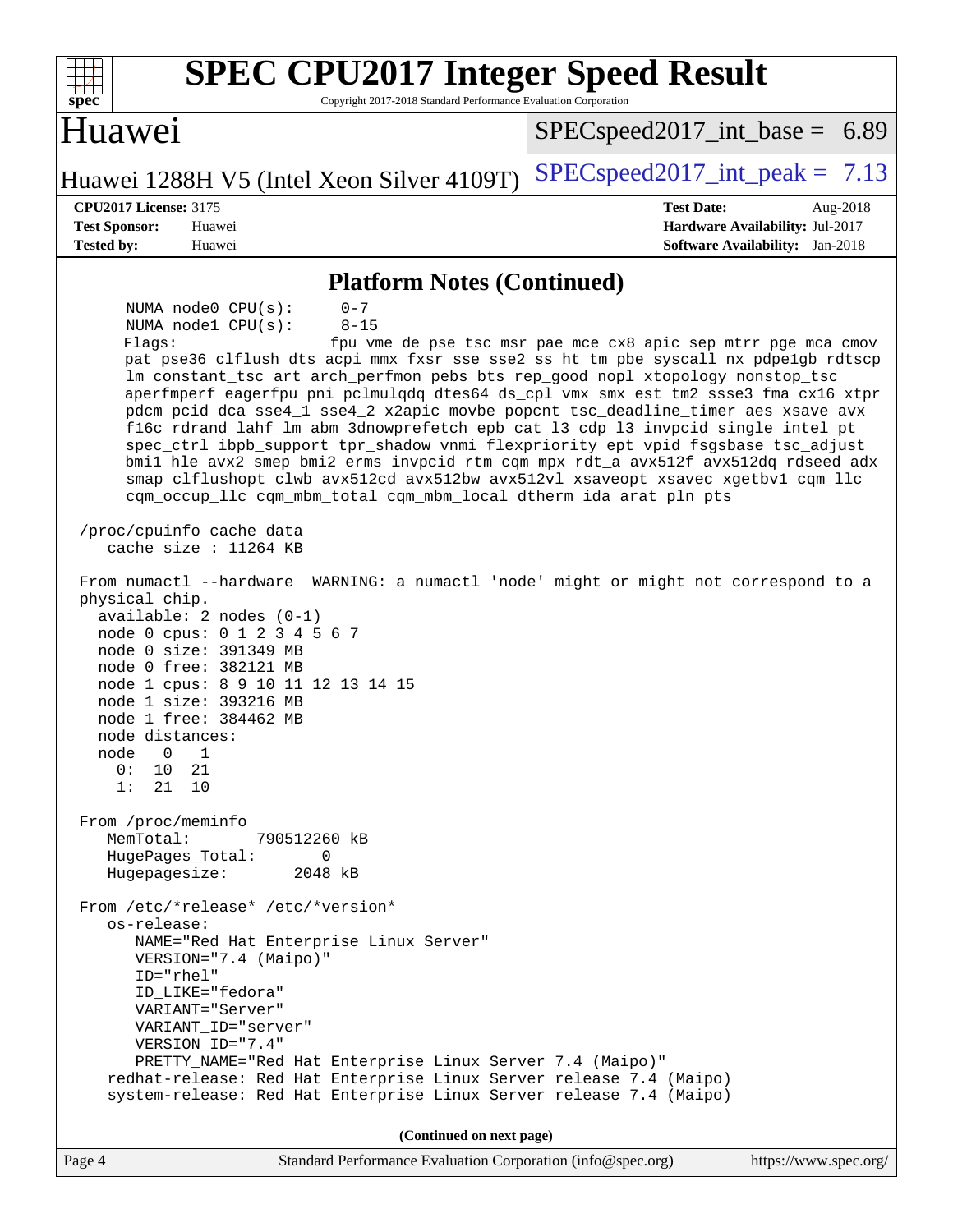| $spec^*$                                                                  | <b>SPEC CPU2017 Integer Speed Result</b><br>Copyright 2017-2018 Standard Performance Evaluation Corporation                                                                                                                                                                                                                                                                                                                                                                                     |                               |                                    |                   |                                                                           |          |  |
|---------------------------------------------------------------------------|-------------------------------------------------------------------------------------------------------------------------------------------------------------------------------------------------------------------------------------------------------------------------------------------------------------------------------------------------------------------------------------------------------------------------------------------------------------------------------------------------|-------------------------------|------------------------------------|-------------------|---------------------------------------------------------------------------|----------|--|
| Huawei                                                                    |                                                                                                                                                                                                                                                                                                                                                                                                                                                                                                 |                               | $SPEC speed2017\_int\_base = 6.89$ |                   |                                                                           |          |  |
|                                                                           | Huawei 1288H V5 (Intel Xeon Silver 4109T)                                                                                                                                                                                                                                                                                                                                                                                                                                                       |                               | $SPEC speed2017\_int\_peak = 7.13$ |                   |                                                                           |          |  |
| <b>CPU2017 License: 3175</b><br><b>Test Sponsor:</b><br><b>Tested by:</b> | Huawei<br>Huawei                                                                                                                                                                                                                                                                                                                                                                                                                                                                                |                               |                                    | <b>Test Date:</b> | Hardware Availability: Jul-2017<br><b>Software Availability:</b> Jan-2018 | Aug-2018 |  |
|                                                                           | <b>Platform Notes (Continued)</b>                                                                                                                                                                                                                                                                                                                                                                                                                                                               |                               |                                    |                   |                                                                           |          |  |
|                                                                           | system-release-cpe: cpe:/o:redhat:enterprise_linux:7.4:ga:server                                                                                                                                                                                                                                                                                                                                                                                                                                |                               |                                    |                   |                                                                           |          |  |
| uname $-a$ :                                                              | Linux localhost.localdomain 3.10.0-693.11.6.el7.x86_64 #1 SMP Thu Dec 28 14:23:39 EST<br>2017 x86_64 x86_64 x86_64 GNU/Linux                                                                                                                                                                                                                                                                                                                                                                    |                               |                                    |                   |                                                                           |          |  |
|                                                                           | run-level 3 Aug 29 18:57                                                                                                                                                                                                                                                                                                                                                                                                                                                                        |                               |                                    |                   |                                                                           |          |  |
| Filesystem<br>/dev/sda2                                                   | SPEC is set to: /spec2017<br>Type Size Used Avail Use% Mounted on<br>xfs<br>781G 130G 652G 17% /                                                                                                                                                                                                                                                                                                                                                                                                |                               |                                    |                   |                                                                           |          |  |
| Memory:                                                                   | Additional information from dmidecode follows. WARNING: Use caution when you interpret<br>this section. The 'dmidecode' program reads system data which is "intended to allow<br>hardware to be accurately determined", but the intent may not be met, as there are<br>frequent changes to hardware, firmware, and the "DMTF SMBIOS" standard.<br>BIOS INSYDE Corp. 0.81 07/02/2018<br>24x Samsung M393A4K40BB2-CTD 32 GB 2 rank 2666, configured at 2400<br>(End of data from sysinfo program) |                               |                                    |                   |                                                                           |          |  |
|                                                                           |                                                                                                                                                                                                                                                                                                                                                                                                                                                                                                 | <b>Compiler Version Notes</b> |                                    |                   |                                                                           |          |  |
| CC                                                                        | 600.perlbench_s(base) 602.gcc_s(base) 605.mcf_s(base) 625.x264_s(base,<br>peak) 657.xz_s(base)                                                                                                                                                                                                                                                                                                                                                                                                  |                               |                                    |                   |                                                                           |          |  |
|                                                                           | icc (ICC) 18.0.0 20170811<br>Copyright (C) 1985-2017 Intel Corporation. All rights reserved.                                                                                                                                                                                                                                                                                                                                                                                                    |                               |                                    |                   |                                                                           |          |  |
| CC.                                                                       | 600.perlbench_s(peak) 602.gcc_s(peak) 605.mcf_s(peak) 657.xz_s(peak)                                                                                                                                                                                                                                                                                                                                                                                                                            |                               |                                    |                   |                                                                           |          |  |
|                                                                           | icc (ICC) 18.0.0 20170811<br>Copyright (C) 1985-2017 Intel Corporation. All rights reserved.                                                                                                                                                                                                                                                                                                                                                                                                    |                               |                                    |                   |                                                                           |          |  |
|                                                                           | CXXC 620.omnetpp_s(base) 623.xalancbmk_s(base) 631.deepsjeng_s(base)<br>641.leela_s(base)                                                                                                                                                                                                                                                                                                                                                                                                       |                               |                                    |                   |                                                                           |          |  |
|                                                                           | icpc (ICC) 18.0.0 20170811                                                                                                                                                                                                                                                                                                                                                                                                                                                                      |                               |                                    |                   |                                                                           |          |  |

Copyright (C) 1985-2017 Intel Corporation. All rights reserved. ------------------------------------------------------------------------------

**(Continued on next page)**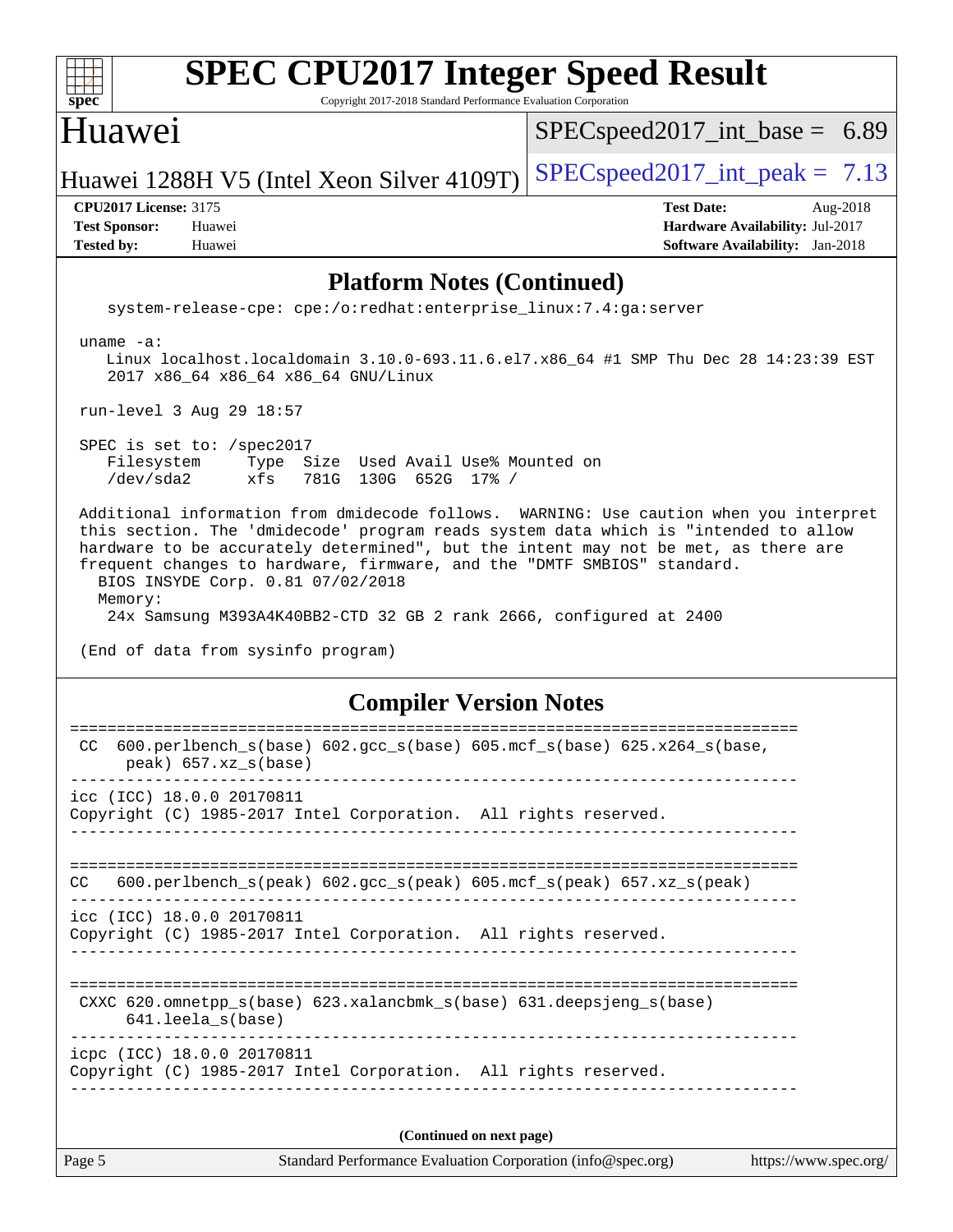| S<br>e<br>1)<br>L. |  |  |  |  |  |  |
|--------------------|--|--|--|--|--|--|

Copyright 2017-2018 Standard Performance Evaluation Corporation

## Huawei

[SPECspeed2017\\_int\\_base =](http://www.spec.org/auto/cpu2017/Docs/result-fields.html#SPECspeed2017intbase) 6.89

Huawei 1288H V5 (Intel Xeon Silver 4109T) [SPECspeed2017\\_int\\_peak =](http://www.spec.org/auto/cpu2017/Docs/result-fields.html#SPECspeed2017intpeak)  $7.13$ 

**[CPU2017 License:](http://www.spec.org/auto/cpu2017/Docs/result-fields.html#CPU2017License)** 3175 **[Test Date:](http://www.spec.org/auto/cpu2017/Docs/result-fields.html#TestDate)** Aug-2018 **[Test Sponsor:](http://www.spec.org/auto/cpu2017/Docs/result-fields.html#TestSponsor)** Huawei **[Hardware Availability:](http://www.spec.org/auto/cpu2017/Docs/result-fields.html#HardwareAvailability)** Jul-2017 **[Tested by:](http://www.spec.org/auto/cpu2017/Docs/result-fields.html#Testedby)** Huawei **[Software Availability:](http://www.spec.org/auto/cpu2017/Docs/result-fields.html#SoftwareAvailability)** Jan-2018

#### **[Compiler Version Notes \(Continued\)](http://www.spec.org/auto/cpu2017/Docs/result-fields.html#CompilerVersionNotes)**

| CXXC 620.omnetpp $s(\text{peak})$ 623.xalancbmk $s(\text{peak})$ 631.deepsjeng $s(\text{peak})$<br>$641.$ leela $s$ (peak) |  |  |  |  |  |  |
|----------------------------------------------------------------------------------------------------------------------------|--|--|--|--|--|--|
| icpc (ICC) 18.0.0 20170811<br>Copyright (C) 1985-2017 Intel Corporation. All rights reserved.                              |  |  |  |  |  |  |
| FC 648.exchange2 s(base, peak)                                                                                             |  |  |  |  |  |  |
| ifort (IFORT) 18.0.0 20170811<br>Copyright (C) 1985-2017 Intel Corporation. All rights reserved.                           |  |  |  |  |  |  |

------------------------------------------------------------------------------

#### **[Base Compiler Invocation](http://www.spec.org/auto/cpu2017/Docs/result-fields.html#BaseCompilerInvocation)**

[C benchmarks](http://www.spec.org/auto/cpu2017/Docs/result-fields.html#Cbenchmarks): [icc](http://www.spec.org/cpu2017/results/res2018q4/cpu2017-20180909-08823.flags.html#user_CCbase_intel_icc_18.0_66fc1ee009f7361af1fbd72ca7dcefbb700085f36577c54f309893dd4ec40d12360134090235512931783d35fd58c0460139e722d5067c5574d8eaf2b3e37e92)

[C++ benchmarks:](http://www.spec.org/auto/cpu2017/Docs/result-fields.html#CXXbenchmarks) [icpc](http://www.spec.org/cpu2017/results/res2018q4/cpu2017-20180909-08823.flags.html#user_CXXbase_intel_icpc_18.0_c510b6838c7f56d33e37e94d029a35b4a7bccf4766a728ee175e80a419847e808290a9b78be685c44ab727ea267ec2f070ec5dc83b407c0218cded6866a35d07)

[Fortran benchmarks](http://www.spec.org/auto/cpu2017/Docs/result-fields.html#Fortranbenchmarks): [ifort](http://www.spec.org/cpu2017/results/res2018q4/cpu2017-20180909-08823.flags.html#user_FCbase_intel_ifort_18.0_8111460550e3ca792625aed983ce982f94888b8b503583aa7ba2b8303487b4d8a21a13e7191a45c5fd58ff318f48f9492884d4413fa793fd88dd292cad7027ca)

### **[Base Portability Flags](http://www.spec.org/auto/cpu2017/Docs/result-fields.html#BasePortabilityFlags)**

 600.perlbench\_s: [-DSPEC\\_LP64](http://www.spec.org/cpu2017/results/res2018q4/cpu2017-20180909-08823.flags.html#b600.perlbench_s_basePORTABILITY_DSPEC_LP64) [-DSPEC\\_LINUX\\_X64](http://www.spec.org/cpu2017/results/res2018q4/cpu2017-20180909-08823.flags.html#b600.perlbench_s_baseCPORTABILITY_DSPEC_LINUX_X64) 602.gcc\_s: [-DSPEC\\_LP64](http://www.spec.org/cpu2017/results/res2018q4/cpu2017-20180909-08823.flags.html#suite_basePORTABILITY602_gcc_s_DSPEC_LP64) 605.mcf\_s: [-DSPEC\\_LP64](http://www.spec.org/cpu2017/results/res2018q4/cpu2017-20180909-08823.flags.html#suite_basePORTABILITY605_mcf_s_DSPEC_LP64) 620.omnetpp\_s: [-DSPEC\\_LP64](http://www.spec.org/cpu2017/results/res2018q4/cpu2017-20180909-08823.flags.html#suite_basePORTABILITY620_omnetpp_s_DSPEC_LP64) 623.xalancbmk\_s: [-DSPEC\\_LP64](http://www.spec.org/cpu2017/results/res2018q4/cpu2017-20180909-08823.flags.html#suite_basePORTABILITY623_xalancbmk_s_DSPEC_LP64) [-DSPEC\\_LINUX](http://www.spec.org/cpu2017/results/res2018q4/cpu2017-20180909-08823.flags.html#b623.xalancbmk_s_baseCXXPORTABILITY_DSPEC_LINUX) 625.x264\_s: [-DSPEC\\_LP64](http://www.spec.org/cpu2017/results/res2018q4/cpu2017-20180909-08823.flags.html#suite_basePORTABILITY625_x264_s_DSPEC_LP64) 631.deepsjeng\_s: [-DSPEC\\_LP64](http://www.spec.org/cpu2017/results/res2018q4/cpu2017-20180909-08823.flags.html#suite_basePORTABILITY631_deepsjeng_s_DSPEC_LP64) 641.leela\_s: [-DSPEC\\_LP64](http://www.spec.org/cpu2017/results/res2018q4/cpu2017-20180909-08823.flags.html#suite_basePORTABILITY641_leela_s_DSPEC_LP64) 648.exchange2\_s: [-DSPEC\\_LP64](http://www.spec.org/cpu2017/results/res2018q4/cpu2017-20180909-08823.flags.html#suite_basePORTABILITY648_exchange2_s_DSPEC_LP64) 657.xz\_s: [-DSPEC\\_LP64](http://www.spec.org/cpu2017/results/res2018q4/cpu2017-20180909-08823.flags.html#suite_basePORTABILITY657_xz_s_DSPEC_LP64)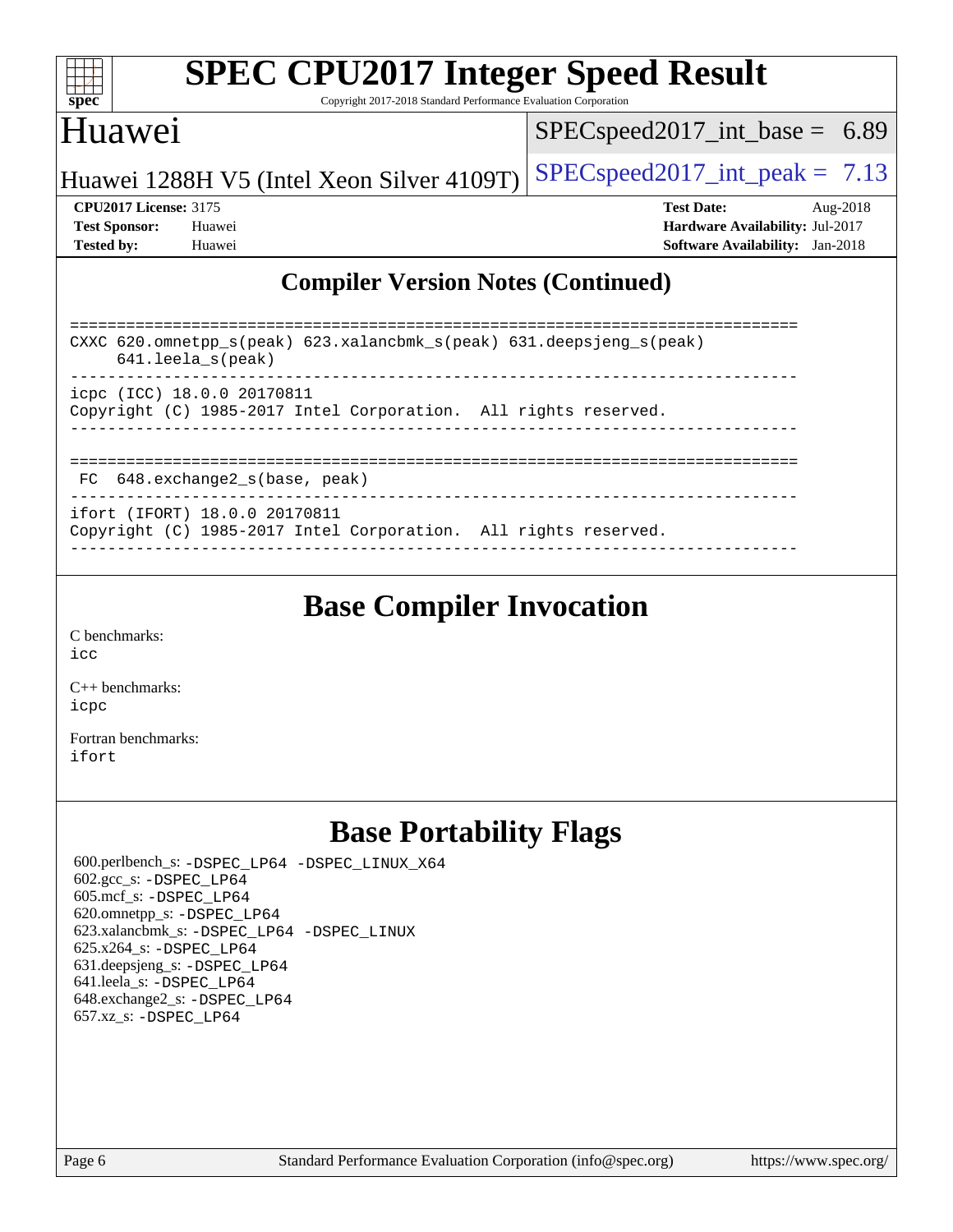| <b>SPEC CPU2017 Integer Speed Result</b> |  |
|------------------------------------------|--|

Copyright 2017-2018 Standard Performance Evaluation Corporation

## Huawei

**[spec](http://www.spec.org/)**

 $SPECspeed2017\_int\_base = 6.89$ 

Huawei 1288H V5 (Intel Xeon Silver 4109T) [SPECspeed2017\\_int\\_peak =](http://www.spec.org/auto/cpu2017/Docs/result-fields.html#SPECspeed2017intpeak)  $7.13$ 

**[CPU2017 License:](http://www.spec.org/auto/cpu2017/Docs/result-fields.html#CPU2017License)** 3175 **[Test Date:](http://www.spec.org/auto/cpu2017/Docs/result-fields.html#TestDate)** Aug-2018 **[Test Sponsor:](http://www.spec.org/auto/cpu2017/Docs/result-fields.html#TestSponsor)** Huawei **[Hardware Availability:](http://www.spec.org/auto/cpu2017/Docs/result-fields.html#HardwareAvailability)** Jul-2017 **[Tested by:](http://www.spec.org/auto/cpu2017/Docs/result-fields.html#Testedby)** Huawei **[Software Availability:](http://www.spec.org/auto/cpu2017/Docs/result-fields.html#SoftwareAvailability)** Jan-2018

## **[Base Optimization Flags](http://www.spec.org/auto/cpu2017/Docs/result-fields.html#BaseOptimizationFlags)**

#### [C benchmarks](http://www.spec.org/auto/cpu2017/Docs/result-fields.html#Cbenchmarks):

[-Wl,-z,muldefs](http://www.spec.org/cpu2017/results/res2018q4/cpu2017-20180909-08823.flags.html#user_CCbase_link_force_multiple1_b4cbdb97b34bdee9ceefcfe54f4c8ea74255f0b02a4b23e853cdb0e18eb4525ac79b5a88067c842dd0ee6996c24547a27a4b99331201badda8798ef8a743f577) [-xCORE-AVX2](http://www.spec.org/cpu2017/results/res2018q4/cpu2017-20180909-08823.flags.html#user_CCbase_f-xCORE-AVX2) [-ipo](http://www.spec.org/cpu2017/results/res2018q4/cpu2017-20180909-08823.flags.html#user_CCbase_f-ipo) [-O3](http://www.spec.org/cpu2017/results/res2018q4/cpu2017-20180909-08823.flags.html#user_CCbase_f-O3) [-no-prec-div](http://www.spec.org/cpu2017/results/res2018q4/cpu2017-20180909-08823.flags.html#user_CCbase_f-no-prec-div) [-qopt-mem-layout-trans=3](http://www.spec.org/cpu2017/results/res2018q4/cpu2017-20180909-08823.flags.html#user_CCbase_f-qopt-mem-layout-trans_de80db37974c74b1f0e20d883f0b675c88c3b01e9d123adea9b28688d64333345fb62bc4a798493513fdb68f60282f9a726aa07f478b2f7113531aecce732043) [-qopenmp](http://www.spec.org/cpu2017/results/res2018q4/cpu2017-20180909-08823.flags.html#user_CCbase_qopenmp_16be0c44f24f464004c6784a7acb94aca937f053568ce72f94b139a11c7c168634a55f6653758ddd83bcf7b8463e8028bb0b48b77bcddc6b78d5d95bb1df2967) [-DSPEC\\_OPENMP](http://www.spec.org/cpu2017/results/res2018q4/cpu2017-20180909-08823.flags.html#suite_CCbase_DSPEC_OPENMP) [-L/usr/local/je5.0.1-64/lib](http://www.spec.org/cpu2017/results/res2018q4/cpu2017-20180909-08823.flags.html#user_CCbase_jemalloc_link_path64_4b10a636b7bce113509b17f3bd0d6226c5fb2346b9178c2d0232c14f04ab830f976640479e5c33dc2bcbbdad86ecfb6634cbbd4418746f06f368b512fced5394) [-ljemalloc](http://www.spec.org/cpu2017/results/res2018q4/cpu2017-20180909-08823.flags.html#user_CCbase_jemalloc_link_lib_d1249b907c500fa1c0672f44f562e3d0f79738ae9e3c4a9c376d49f265a04b9c99b167ecedbf6711b3085be911c67ff61f150a17b3472be731631ba4d0471706)

[C++ benchmarks](http://www.spec.org/auto/cpu2017/Docs/result-fields.html#CXXbenchmarks):

[-Wl,-z,muldefs](http://www.spec.org/cpu2017/results/res2018q4/cpu2017-20180909-08823.flags.html#user_CXXbase_link_force_multiple1_b4cbdb97b34bdee9ceefcfe54f4c8ea74255f0b02a4b23e853cdb0e18eb4525ac79b5a88067c842dd0ee6996c24547a27a4b99331201badda8798ef8a743f577) [-xCORE-AVX2](http://www.spec.org/cpu2017/results/res2018q4/cpu2017-20180909-08823.flags.html#user_CXXbase_f-xCORE-AVX2) [-ipo](http://www.spec.org/cpu2017/results/res2018q4/cpu2017-20180909-08823.flags.html#user_CXXbase_f-ipo) [-O3](http://www.spec.org/cpu2017/results/res2018q4/cpu2017-20180909-08823.flags.html#user_CXXbase_f-O3) [-no-prec-div](http://www.spec.org/cpu2017/results/res2018q4/cpu2017-20180909-08823.flags.html#user_CXXbase_f-no-prec-div) [-qopt-mem-layout-trans=3](http://www.spec.org/cpu2017/results/res2018q4/cpu2017-20180909-08823.flags.html#user_CXXbase_f-qopt-mem-layout-trans_de80db37974c74b1f0e20d883f0b675c88c3b01e9d123adea9b28688d64333345fb62bc4a798493513fdb68f60282f9a726aa07f478b2f7113531aecce732043) [-L/usr/local/je5.0.1-64/lib](http://www.spec.org/cpu2017/results/res2018q4/cpu2017-20180909-08823.flags.html#user_CXXbase_jemalloc_link_path64_4b10a636b7bce113509b17f3bd0d6226c5fb2346b9178c2d0232c14f04ab830f976640479e5c33dc2bcbbdad86ecfb6634cbbd4418746f06f368b512fced5394) [-ljemalloc](http://www.spec.org/cpu2017/results/res2018q4/cpu2017-20180909-08823.flags.html#user_CXXbase_jemalloc_link_lib_d1249b907c500fa1c0672f44f562e3d0f79738ae9e3c4a9c376d49f265a04b9c99b167ecedbf6711b3085be911c67ff61f150a17b3472be731631ba4d0471706)

[Fortran benchmarks:](http://www.spec.org/auto/cpu2017/Docs/result-fields.html#Fortranbenchmarks)

[-Wl,-z,muldefs](http://www.spec.org/cpu2017/results/res2018q4/cpu2017-20180909-08823.flags.html#user_FCbase_link_force_multiple1_b4cbdb97b34bdee9ceefcfe54f4c8ea74255f0b02a4b23e853cdb0e18eb4525ac79b5a88067c842dd0ee6996c24547a27a4b99331201badda8798ef8a743f577) [-xCORE-AVX2](http://www.spec.org/cpu2017/results/res2018q4/cpu2017-20180909-08823.flags.html#user_FCbase_f-xCORE-AVX2) [-ipo](http://www.spec.org/cpu2017/results/res2018q4/cpu2017-20180909-08823.flags.html#user_FCbase_f-ipo) [-O3](http://www.spec.org/cpu2017/results/res2018q4/cpu2017-20180909-08823.flags.html#user_FCbase_f-O3) [-no-prec-div](http://www.spec.org/cpu2017/results/res2018q4/cpu2017-20180909-08823.flags.html#user_FCbase_f-no-prec-div) [-qopt-mem-layout-trans=3](http://www.spec.org/cpu2017/results/res2018q4/cpu2017-20180909-08823.flags.html#user_FCbase_f-qopt-mem-layout-trans_de80db37974c74b1f0e20d883f0b675c88c3b01e9d123adea9b28688d64333345fb62bc4a798493513fdb68f60282f9a726aa07f478b2f7113531aecce732043) [-nostandard-realloc-lhs](http://www.spec.org/cpu2017/results/res2018q4/cpu2017-20180909-08823.flags.html#user_FCbase_f_2003_std_realloc_82b4557e90729c0f113870c07e44d33d6f5a304b4f63d4c15d2d0f1fab99f5daaed73bdb9275d9ae411527f28b936061aa8b9c8f2d63842963b95c9dd6426b8a) [-align array32byte](http://www.spec.org/cpu2017/results/res2018q4/cpu2017-20180909-08823.flags.html#user_FCbase_align_array32byte_b982fe038af199962ba9a80c053b8342c548c85b40b8e86eb3cc33dee0d7986a4af373ac2d51c3f7cf710a18d62fdce2948f201cd044323541f22fc0fffc51b6) [-L/usr/local/je5.0.1-64/lib](http://www.spec.org/cpu2017/results/res2018q4/cpu2017-20180909-08823.flags.html#user_FCbase_jemalloc_link_path64_4b10a636b7bce113509b17f3bd0d6226c5fb2346b9178c2d0232c14f04ab830f976640479e5c33dc2bcbbdad86ecfb6634cbbd4418746f06f368b512fced5394) [-ljemalloc](http://www.spec.org/cpu2017/results/res2018q4/cpu2017-20180909-08823.flags.html#user_FCbase_jemalloc_link_lib_d1249b907c500fa1c0672f44f562e3d0f79738ae9e3c4a9c376d49f265a04b9c99b167ecedbf6711b3085be911c67ff61f150a17b3472be731631ba4d0471706)

## **[Base Other Flags](http://www.spec.org/auto/cpu2017/Docs/result-fields.html#BaseOtherFlags)**

[C benchmarks](http://www.spec.org/auto/cpu2017/Docs/result-fields.html#Cbenchmarks):  $-m64$   $-std=cl1$ 

[C++ benchmarks:](http://www.spec.org/auto/cpu2017/Docs/result-fields.html#CXXbenchmarks)  $-m64$ 

[Fortran benchmarks](http://www.spec.org/auto/cpu2017/Docs/result-fields.html#Fortranbenchmarks): [-m64](http://www.spec.org/cpu2017/results/res2018q4/cpu2017-20180909-08823.flags.html#user_FCbase_intel_intel64_18.0_af43caccfc8ded86e7699f2159af6efc7655f51387b94da716254467f3c01020a5059329e2569e4053f409e7c9202a7efc638f7a6d1ffb3f52dea4a3e31d82ab)

### **[Peak Compiler Invocation](http://www.spec.org/auto/cpu2017/Docs/result-fields.html#PeakCompilerInvocation)**

[C benchmarks](http://www.spec.org/auto/cpu2017/Docs/result-fields.html#Cbenchmarks): [icc](http://www.spec.org/cpu2017/results/res2018q4/cpu2017-20180909-08823.flags.html#user_CCpeak_intel_icc_18.0_66fc1ee009f7361af1fbd72ca7dcefbb700085f36577c54f309893dd4ec40d12360134090235512931783d35fd58c0460139e722d5067c5574d8eaf2b3e37e92)

[C++ benchmarks:](http://www.spec.org/auto/cpu2017/Docs/result-fields.html#CXXbenchmarks) [icpc](http://www.spec.org/cpu2017/results/res2018q4/cpu2017-20180909-08823.flags.html#user_CXXpeak_intel_icpc_18.0_c510b6838c7f56d33e37e94d029a35b4a7bccf4766a728ee175e80a419847e808290a9b78be685c44ab727ea267ec2f070ec5dc83b407c0218cded6866a35d07)

[Fortran benchmarks](http://www.spec.org/auto/cpu2017/Docs/result-fields.html#Fortranbenchmarks): [ifort](http://www.spec.org/cpu2017/results/res2018q4/cpu2017-20180909-08823.flags.html#user_FCpeak_intel_ifort_18.0_8111460550e3ca792625aed983ce982f94888b8b503583aa7ba2b8303487b4d8a21a13e7191a45c5fd58ff318f48f9492884d4413fa793fd88dd292cad7027ca)

## **[Peak Portability Flags](http://www.spec.org/auto/cpu2017/Docs/result-fields.html#PeakPortabilityFlags)**

600.perlbench\_s: [-DSPEC\\_LP64](http://www.spec.org/cpu2017/results/res2018q4/cpu2017-20180909-08823.flags.html#b600.perlbench_s_peakPORTABILITY_DSPEC_LP64) [-DSPEC\\_LINUX\\_X64](http://www.spec.org/cpu2017/results/res2018q4/cpu2017-20180909-08823.flags.html#b600.perlbench_s_peakCPORTABILITY_DSPEC_LINUX_X64)

**(Continued on next page)**

Page 7 Standard Performance Evaluation Corporation [\(info@spec.org\)](mailto:info@spec.org) <https://www.spec.org/>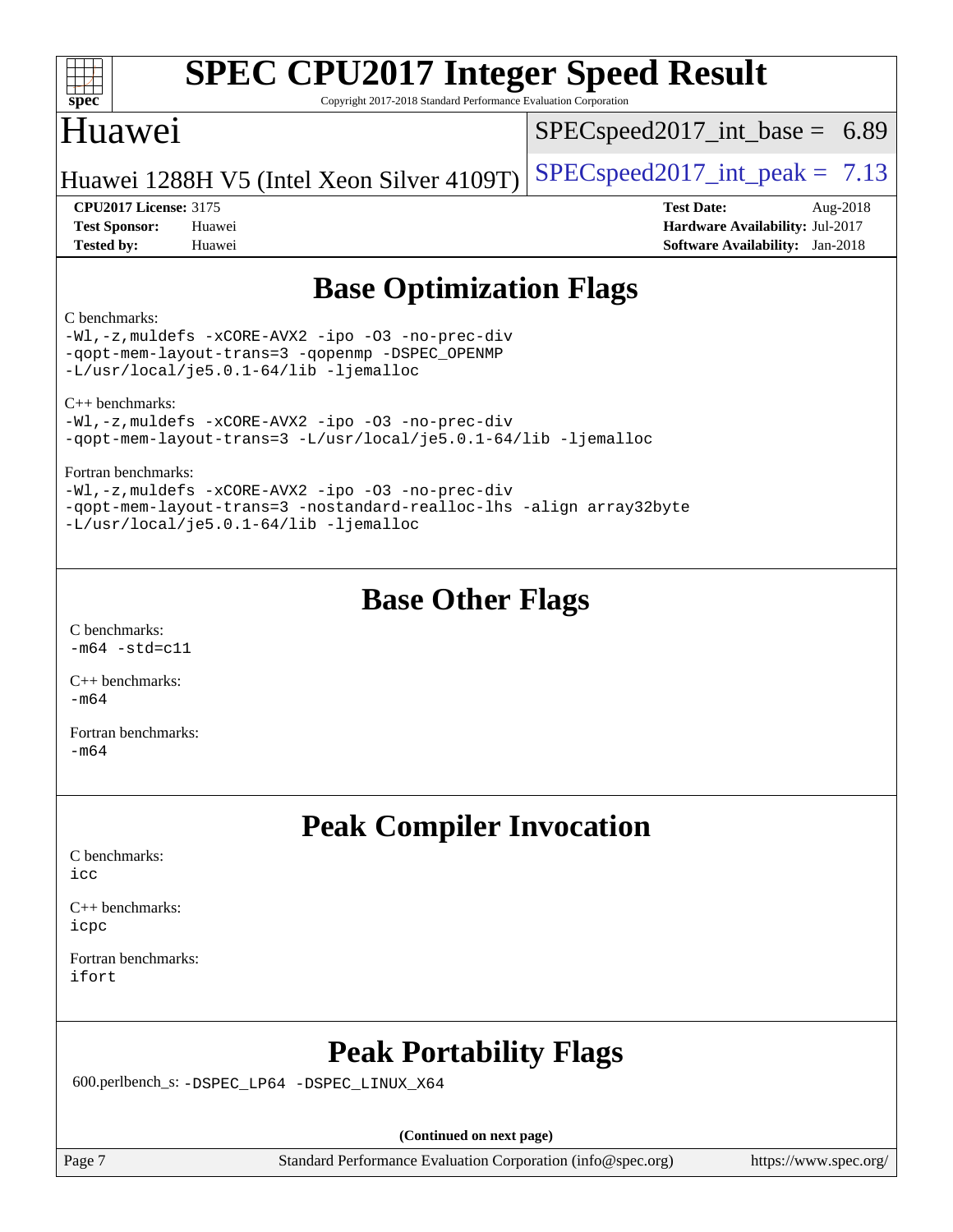

Copyright 2017-2018 Standard Performance Evaluation Corporation

#### Huawei

 $SPECspeed2017\_int\_base = 6.89$ 

Huawei 1288H V5 (Intel Xeon Silver 4109T) [SPECspeed2017\\_int\\_peak =](http://www.spec.org/auto/cpu2017/Docs/result-fields.html#SPECspeed2017intpeak)  $7.13$ 

**[CPU2017 License:](http://www.spec.org/auto/cpu2017/Docs/result-fields.html#CPU2017License)** 3175 **[Test Date:](http://www.spec.org/auto/cpu2017/Docs/result-fields.html#TestDate)** Aug-2018 **[Test Sponsor:](http://www.spec.org/auto/cpu2017/Docs/result-fields.html#TestSponsor)** Huawei **[Hardware Availability:](http://www.spec.org/auto/cpu2017/Docs/result-fields.html#HardwareAvailability)** Jul-2017 **[Tested by:](http://www.spec.org/auto/cpu2017/Docs/result-fields.html#Testedby)** Huawei **[Software Availability:](http://www.spec.org/auto/cpu2017/Docs/result-fields.html#SoftwareAvailability)** Jan-2018

## **[Peak Portability Flags \(Continued\)](http://www.spec.org/auto/cpu2017/Docs/result-fields.html#PeakPortabilityFlags)**

 $602.\text{gcc}\simeq$  -DSPEC LP64 605.mcf\_s: [-DSPEC\\_LP64](http://www.spec.org/cpu2017/results/res2018q4/cpu2017-20180909-08823.flags.html#suite_peakPORTABILITY605_mcf_s_DSPEC_LP64) 620.omnetpp\_s: [-DSPEC\\_LP64](http://www.spec.org/cpu2017/results/res2018q4/cpu2017-20180909-08823.flags.html#suite_peakPORTABILITY620_omnetpp_s_DSPEC_LP64) 623.xalancbmk\_s: [-D\\_FILE\\_OFFSET\\_BITS=64](http://www.spec.org/cpu2017/results/res2018q4/cpu2017-20180909-08823.flags.html#user_peakPORTABILITY623_xalancbmk_s_file_offset_bits_64_5ae949a99b284ddf4e95728d47cb0843d81b2eb0e18bdfe74bbf0f61d0b064f4bda2f10ea5eb90e1dcab0e84dbc592acfc5018bc955c18609f94ddb8d550002c) [-DSPEC\\_LINUX](http://www.spec.org/cpu2017/results/res2018q4/cpu2017-20180909-08823.flags.html#b623.xalancbmk_s_peakCXXPORTABILITY_DSPEC_LINUX) 625.x264\_s: [-DSPEC\\_LP64](http://www.spec.org/cpu2017/results/res2018q4/cpu2017-20180909-08823.flags.html#suite_peakPORTABILITY625_x264_s_DSPEC_LP64) 631.deepsjeng\_s: [-DSPEC\\_LP64](http://www.spec.org/cpu2017/results/res2018q4/cpu2017-20180909-08823.flags.html#suite_peakPORTABILITY631_deepsjeng_s_DSPEC_LP64) 641.leela\_s: [-DSPEC\\_LP64](http://www.spec.org/cpu2017/results/res2018q4/cpu2017-20180909-08823.flags.html#suite_peakPORTABILITY641_leela_s_DSPEC_LP64) 648.exchange2\_s: [-DSPEC\\_LP64](http://www.spec.org/cpu2017/results/res2018q4/cpu2017-20180909-08823.flags.html#suite_peakPORTABILITY648_exchange2_s_DSPEC_LP64) 657.xz\_s: [-DSPEC\\_LP64](http://www.spec.org/cpu2017/results/res2018q4/cpu2017-20180909-08823.flags.html#suite_peakPORTABILITY657_xz_s_DSPEC_LP64)

## **[Peak Optimization Flags](http://www.spec.org/auto/cpu2017/Docs/result-fields.html#PeakOptimizationFlags)**

[C benchmarks](http://www.spec.org/auto/cpu2017/Docs/result-fields.html#Cbenchmarks):

```
(info@spec.org)https://www.spec.org/
 600.perlbench_s: -Wl,-z,muldefs -prof-gen(pass 1) -prof-use(pass 2) -O2
-xCORE-AVX2 -qopt-mem-layout-trans=3 -ipo -O3
-no-prec-div -DSPEC_SUPPRESS_OPENMP -qopenmp
-DSPEC_OPENMP -fno-strict-overflow
-L/usr/local/je5.0.1-64/lib -ljemalloc
 602.gcc_s: -Wl,-z,muldefs -prof-gen(pass 1) -prof-use(pass 2) -O2
-xCORE-AVX2 -qopt-mem-layout-trans=3 -ipo -O3
-no-prec-div -DSPEC_SUPPRESS_OPENMP -qopenmp
-DSPEC_OPENMP -L/usr/local/je5.0.1-64/lib -ljemalloc
 605.mcf_s: basepeak = yes
 625.x264_s: -Wl,-z,muldefs -xCORE-AVX2 -ipo -O3 -no-prec-div
-qopt-mem-layout-trans=3 -qopenmp -DSPEC_OPENMP
-L/usr/local/je5.0.1-64/lib -ljemalloc
 657.xz_s: Same as 602.gcc_s
C++ benchmarks: 
620.omnetpp_s:-W1-prof-use-ipo
-xCORE-AVX2 -O3 -no-prec-div -qopt-mem-layout-trans=3
-DSPEC_SUPPRESS_OPENMP -qopenmp -DSPEC_OPENMP
-L/usr/local/je5.0.1-64/lib -ljemalloc
 623.xalancbmk_s: -L/opt/intel/compilers_and_libraries_2018/linux/lib/ia32
-Wl,-z,muldefs -prof-gen(pass 1) -prof-use(pass 2) -ipo
-xCORE-AVX2 -O3 -no-prec-div -qopt-mem-layout-trans=3
-DSPEC_SUPPRESS_OPENMP -qopenmp -DSPEC_OPENMP
                                   (Continued on next page)
```